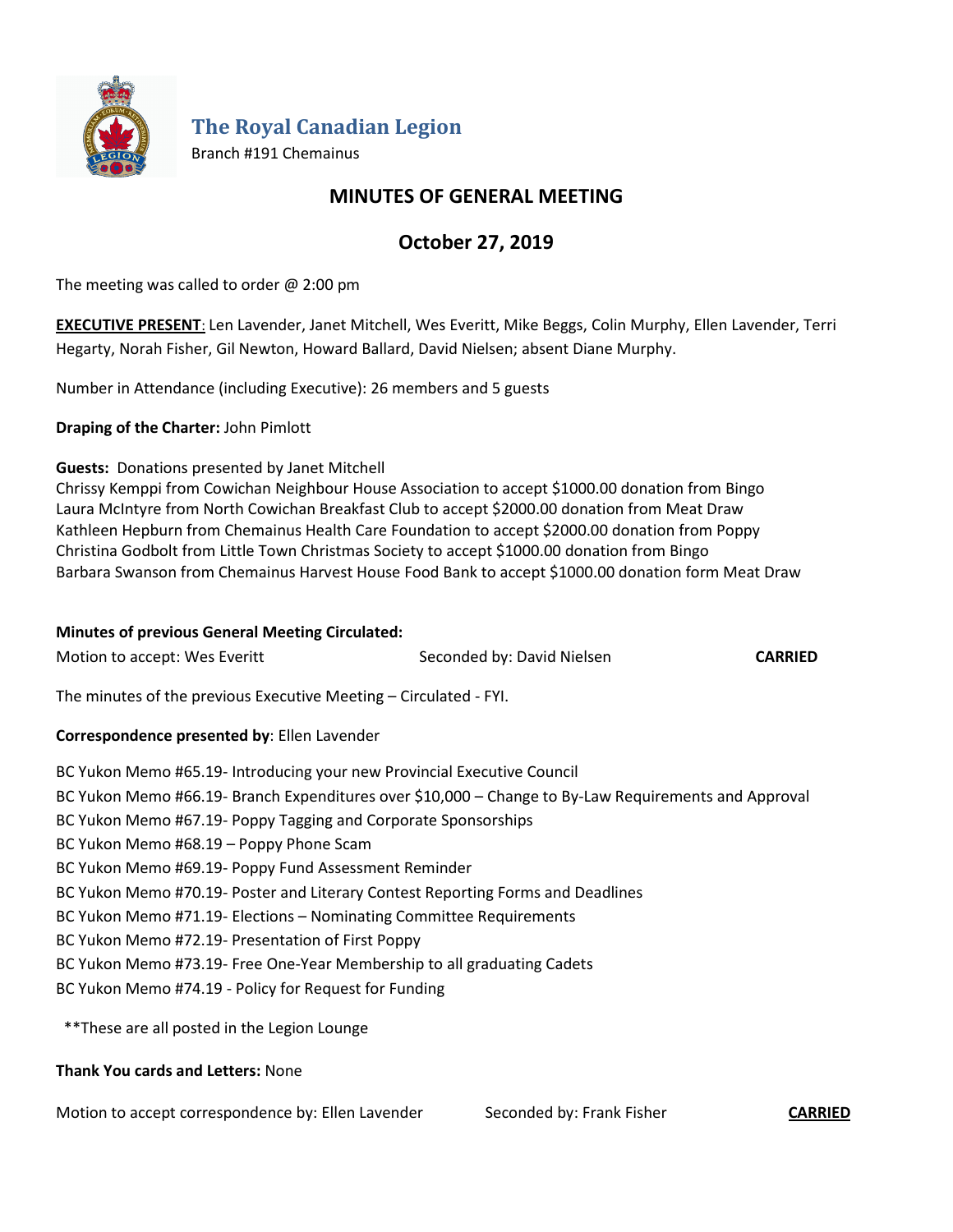#### **Branch Financials presented by**: Janet Mitchell

Motion to accept Branch financials by: Janet Mitchell Seconded by: Frans Vandenbrink **CARRIED**

#### **Bingo and Meat Draw report presented by**: Janet Mitchell

Reconciled Bingo Bank balance as of September 30 was \$8,263.12**.** The branch has given out \$14,809.75 in donations from Bingo. Meat Draw Bank balance as of September 30 was \$7,704.05**.** The branch has given \$11,501.49 in donations from Meat Draw. Complete statements are available on request.

| Motion to accept by: Janet Mitchell                                                                                                                                                                                                                                                                                                                                                 |                                                   | Seconded by: Dan Remery  | <b>CARRIED</b>             |                |  |  |
|-------------------------------------------------------------------------------------------------------------------------------------------------------------------------------------------------------------------------------------------------------------------------------------------------------------------------------------------------------------------------------------|---------------------------------------------------|--------------------------|----------------------------|----------------|--|--|
| Donations presented by: Janet Mitchell<br>Chemainus Legion Community Costume Party - \$600.00 from Meat Draw<br>Vancouver Island Compassion Dogs - \$1000.00 from Meat Draw<br>Chemainus Secondary School PAC - \$2000.00 from Bingo<br>Cowichan Neighbourhood House Christmas Program \$2000.00 from Meat Draw<br>Chemainus Harvest House Christmas Program - \$2000.00 from Bingo |                                                   |                          |                            |                |  |  |
| Motion to accept by: Janet Mitchell                                                                                                                                                                                                                                                                                                                                                 |                                                   | Seconded by: Wes Everitt | <b>CARRIED</b>             |                |  |  |
| <b>COMMITTEE REPORTS</b>                                                                                                                                                                                                                                                                                                                                                            |                                                   |                          |                            |                |  |  |
| Membership presented by: Terri Hegarty                                                                                                                                                                                                                                                                                                                                              |                                                   |                          |                            |                |  |  |
|                                                                                                                                                                                                                                                                                                                                                                                     | New Members: Fredrick Demchuk                     | Ordinary                 | Transfer                   |                |  |  |
|                                                                                                                                                                                                                                                                                                                                                                                     | Ron French                                        | Ordinary                 | New Member                 |                |  |  |
|                                                                                                                                                                                                                                                                                                                                                                                     | Natalie French                                    | Ordinary                 | New Member                 |                |  |  |
|                                                                                                                                                                                                                                                                                                                                                                                     | Julia Barton                                      | Associate                | New Member                 |                |  |  |
|                                                                                                                                                                                                                                                                                                                                                                                     | Doug Chadwick                                     | Associate                | New Member                 |                |  |  |
|                                                                                                                                                                                                                                                                                                                                                                                     | Teresa Erickson                                   | Associate                | New Member                 |                |  |  |
|                                                                                                                                                                                                                                                                                                                                                                                     | Peter Colyn                                       | Affiliate                | New Member                 |                |  |  |
|                                                                                                                                                                                                                                                                                                                                                                                     | Motion to accept for membership by: Terri Hegarty |                          | Seconded by: Darlene Beggs | <b>CARRIED</b> |  |  |

**PRO presented by**: Colin Murphy – No report

#### **Ways and Means presented by**: Ellen Lavender

We had several very successful events at end last month and this, where our many Volunteers did their usual superb job.

1. September 22, 2019 – Celebration of Life – approx. 150 attendees.

2. September 28, 2019 – Wedding Reception – approx. 100 attendees. Two meat entrees served and enjoyed.

3. October 1, 2019 – Tour de Rock Breakfast – approx. 100 attendees which was more than last year. This is one of their favorite stops.

4. October 6, 2019 – Dart Tournament – approx. 40 players. Hamburgers and Hot Dogs were made to order.

5. October 12, 2019 – Celebration of Life – approx. 120+ attendees. The Legion supplied Kitchen help, along with coffee & tea and plates & napkins. The food was done by an outside caterer.

In the Lounge - October 18 & 19, 2019 – Irish Stew was served Friday night and Turkey Dinner Saturday, those who participated were pleased. Thanks go to Dorothy Newton, Georgina & Bob Lorette, Darlene Beggs for stepping up to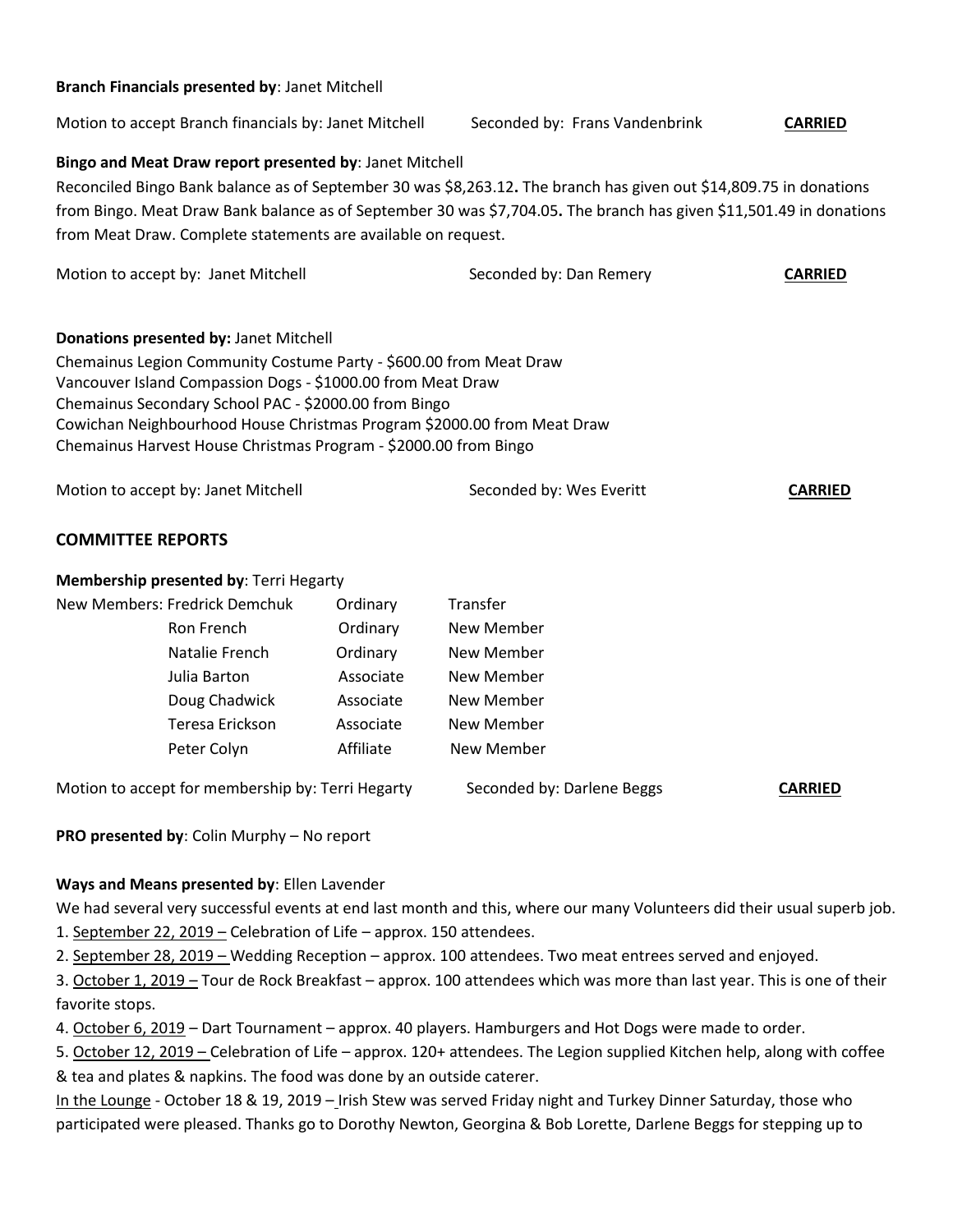## help cooking Fridays.

Upcoming events – October 31, 2019 – Halloween party for the kids of the Community; November 2, 2019 – Vet's Dinner; November 11, 2019 – the soup lunch after the Ceremonies at the Cenotaph, again for the Community; November 23, 2019 – Christmas Craft Sale, where we will have a bake sale table.

#### **Bar presented by**: Howard Ballard

Thanks to Len Lavender for his work redoing the beer taps. The craft beer has been going well. The committee will be looking at a tap for white wine as well. Janet Mitchell will change the bar prices in the Legion hall upstairs.

#### **House presented by**: Gil Newton

The heat pumps have been switched to heat now and are working well. Arrangements are made for November 14, 2019, for the annual check of the fire extinguishers and alarm system. Volunteers are requested to decorate the hall for Halloween.

## **Service Officer presented by**: Mike Beggs – No report

## **Poppy presented by**: Janet Mitchell

The campaign is going well; we have approximately \$3,000.00 to deposit already. The sheets are up in the lounge for volunteers to do tagging. There are only the next two Fridays and lots of spots available; the Cadets will do the Saturdays.

## **Sick & Visiting presented by:** Diane Murphy

Len Lavender reported Diane was following up on the passing of John Pimlott and Diane Thistlethwaite regarding flowers, cards or any help needed.

## **Youth & Sports presented by:** Norah Fisher

Thank you to Gil and Dorothy Newton for organizing the Halloween Party for the Community on her absence. The Zone Dart Tournament is booked for February 8 & 9, 2020. She heard from Fran Raglione with a list of all tournaments for all sports – crib, 8-ball & darts, our Legion is hosting the darts. A request was made to have all trophies won, returned on the day of the Zone tournaments.

#### **Sgt-at-Arms presented by:** David Nielsen

Terri Hegarty and David Nielsen conducted a very successful Installation Ceremony October 25 for 8 of 10 new members, there will be another next month. On October 25th, David, Gil & Dorothy Newton, Howard Ballard, Wes Everitt, Bob Evans, 7 cadets and 2 students from the High School; erected 11 crosses for Vets in the Cemetery in 20 minutes.

Next year, more Legion members would be appreciated to attend.

#### **Zone Report presented by:** Wes Everitt

The next Zone meeting is at Malahat Legion, 1:30 PM November 17, 2019. Notice has been given that Branch 10 and 171 have left the South Vancouver Island Zone effective immediately.

#### **Honours and Awards presented by**: Wes Everitt

Wes made inquiry regarding the Ambassador to Peace Medal but because an application was made once he found a second application was not possible.

Motion to accept Committee Reports by: Ellen Lavender Seconded by: Gil Newton **CARRIED**